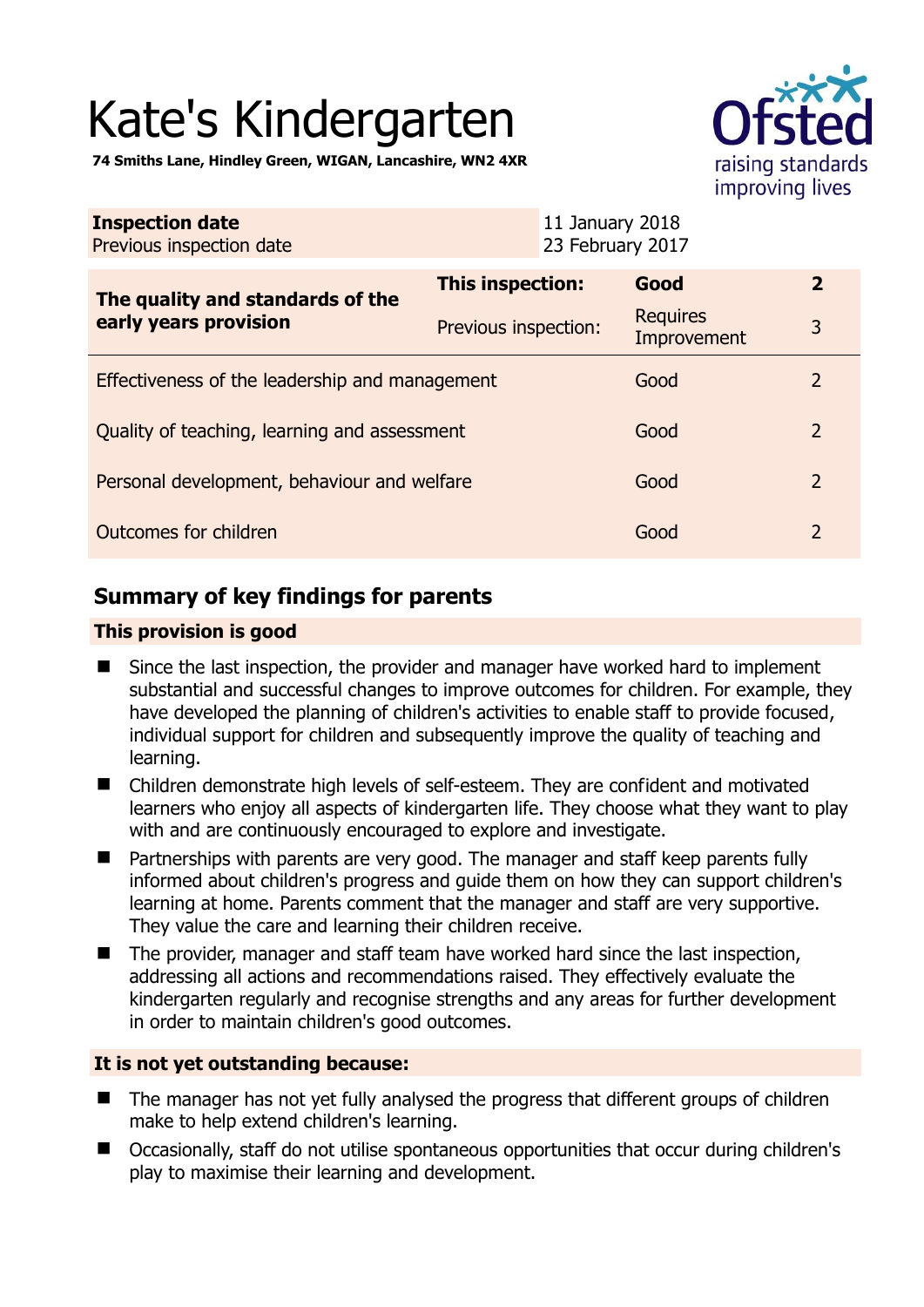# **What the setting needs to do to improve further**

## **To further improve the quality of the early years provision the provider should:**

- strengthen the monitoring of children's progress further to include different groups of children
- maximise opportunities as they arise to further extend children's learning and development.

## **Inspection activities**

- The inspector observed the quality of teaching during activities indoors and outdoors and assessed the impact this has on children's learning.
- The inspector completed a joint observation with the kindergarten manager.
- The inspector held a meeting with the manager and provider. She looked at relevant documentation, such as the kindergarten's action plans and evidence of the suitability of staff working in the kindergarten.
- The inspector spoke to parents during the inspection and took account of their views.

#### **Inspector**

Karen Cox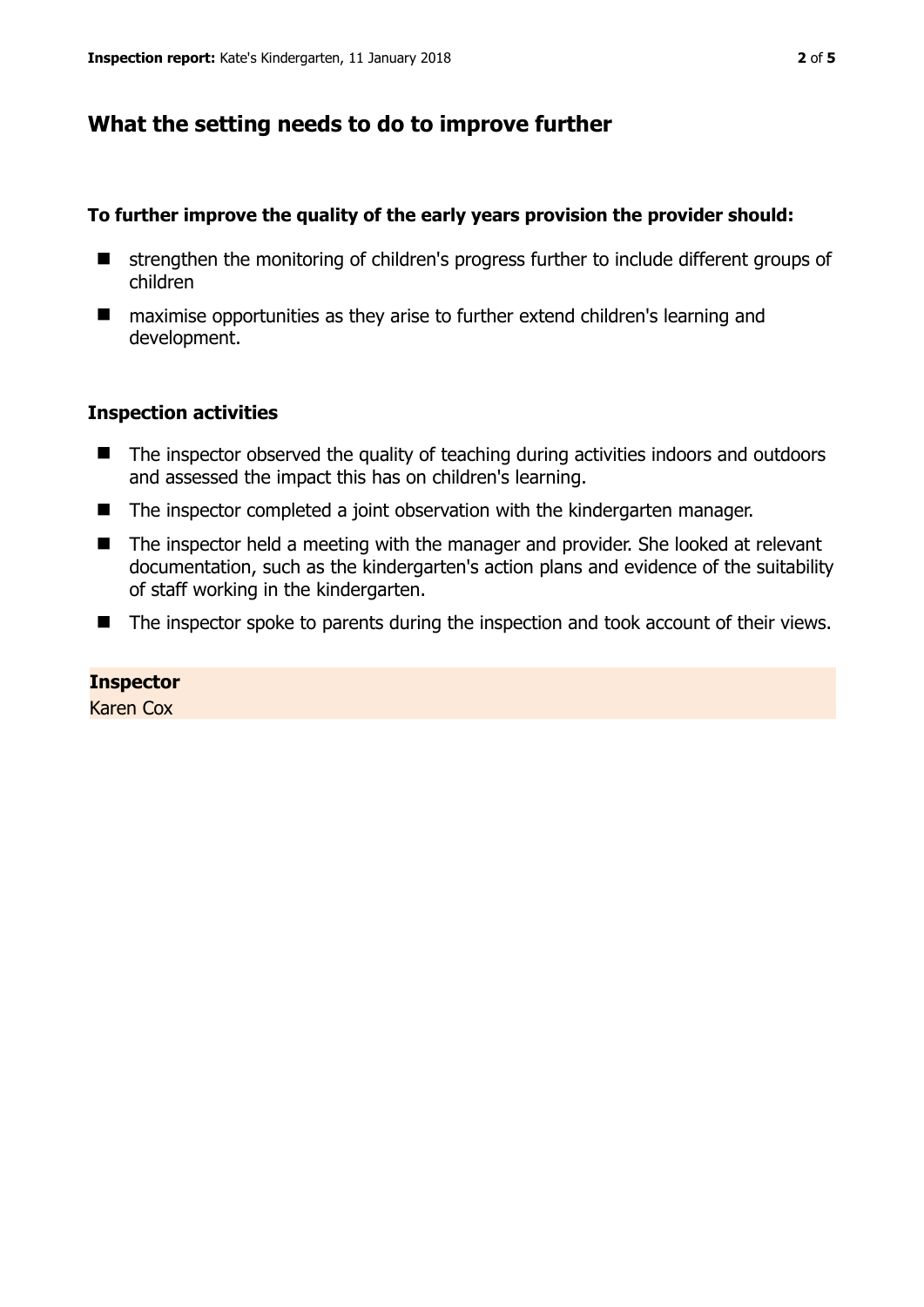# **Inspection findings**

#### **Effectiveness of the leadership and management is good**

Considerable changes have been made to the support that staff receive. For example, regular and purposeful supervision meetings are held to discuss their practice and identify any training needs. Furthermore, the manager frequently observes staff and ensures that they understand their roles, offering coaching as required which improves their practice and advances outcomes for children. Safeguarding is effective. Staff have a robust understanding of their roles and responsibilities in protecting children from harm. They have a good knowledge of the signs and symptoms with regard to child protection and who to report their concerns to. The manager and staff team understand the importance of working together to address any gaps in children's learning. Staff liaise effectively with external partners and local schools. This supports quick and seamless interventions for children who may require additional support.

#### **Quality of teaching, learning and assessment is good**

Staff have recently attended training to help to bring about improvements to the observation, planning and assessment of children's learning. They record purposeful observations and use this information to identify challenging next steps for children. Staff are skilled at supporting children's emerging language skills. They offer a running commentary during play and ask open-ended questions that encourage children's language and thinking. Staff model how to use tools, for example, when playing with dough. They talk about shapes, colours and introduce simple mathematical concepts, such as counting. Children concentrate and persevere on their chosen activities, for example, as they master the use of scissors.

#### **Personal development, behaviour and welfare are good**

Flexible settling-in sessions and a successful key-person system help to ensure that children settle quickly and their emotional needs are met well. Children's behaviour is good. Staff offer clear and consistent reminders and are good role models. Children relish the responsibilities they are given as they help to tidy away and serve meals and snacks. They learn about the importance of developing a healthy lifestyle and take part in regular outdoor play. Babies enjoy baby movement sessions to music that help to develop their senses, balance and strength. Older children confidently manage risk as they negotiate the space available in the large and well-resourced garden. They balance on planks and climb small tree stumps, developing their physical skills.

## **Outcomes for children are good**

Children are making good progress in their learning and development and are developing the skills and attributes required for the next stage in their learning and school. Babies delight in sensory activities as they explore the texture of sand. Toddlers emerging literacy skills are nurtured through interactive stories and rhymes. Older children begin to listen for letter sounds as they recognise familiar objects. Children thoroughly enjoy the time they spend in this warm and welcoming kindergarten.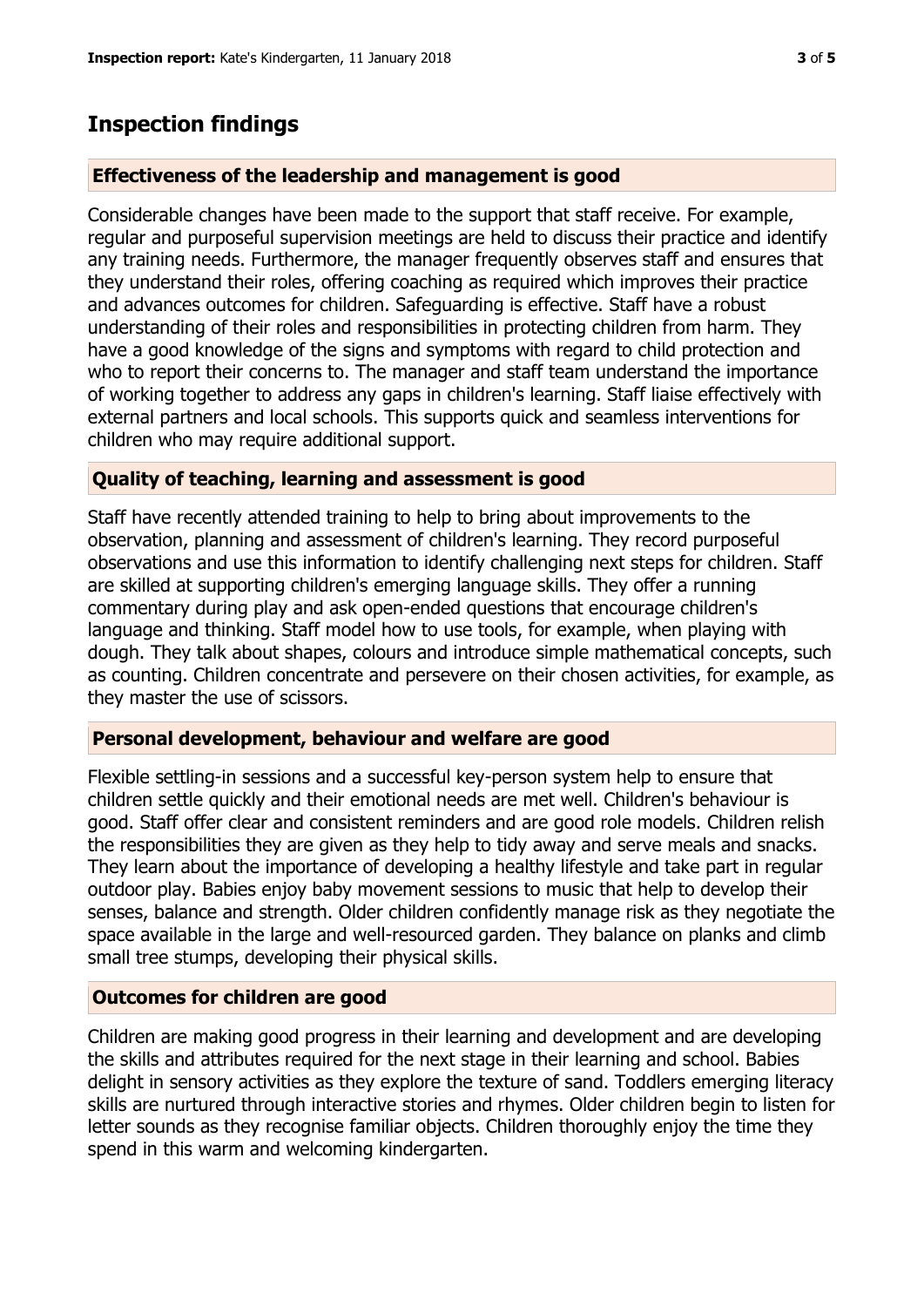# **Setting details**

| Unique reference number                             | EY343063                    |
|-----------------------------------------------------|-----------------------------|
| <b>Local authority</b>                              | Wigan                       |
| <b>Inspection number</b>                            | 1086677                     |
| <b>Type of provision</b>                            | Full-time provision         |
| Day care type                                       | Childcare - Non-Domestic    |
| <b>Registers</b>                                    | Early Years Register        |
| <b>Age range of children</b>                        | $0 - 4$                     |
| <b>Total number of places</b>                       | 49                          |
| <b>Number of children on roll</b>                   | 60                          |
| <b>Name of registered person</b>                    | Kate's Kindergarten Limited |
| <b>Registered person unique</b><br>reference number | RP911156                    |
| Date of previous inspection                         | 23 February 2017            |
| <b>Telephone number</b>                             | 01942 259 870               |

Kate's Kindergarten registered in 2003. The kindergarten employs 10 members of childcare staff. Of these, seven hold appropriate early years qualifications at level 3 or above, including two at level 5. The kindergarten opens from Monday to Friday, all year round. Sessions are from 7.30am until 6pm. The kindergarten provides funded early education for two-, three- and four-year-old children.

This inspection was carried out by Ofsted under sections 49 and 50 of the Childcare Act 2006 on the quality and standards of provision that is registered on the Early Years Register. The registered person must ensure that this provision complies with the statutory framework for children's learning, development and care, known as the early years foundation stage.

Any complaints about the inspection or the report should be made following the procedures set out in the guidance 'Complaints procedure: raising concerns and making complaints about Ofsted', which is available from Ofsted's website: www.gov.uk/government/organisations/ofsted. If you would like Ofsted to send you a copy of the guidance, please telephone 0300 123 4234, or email enquiries@ofsted.gov.uk.